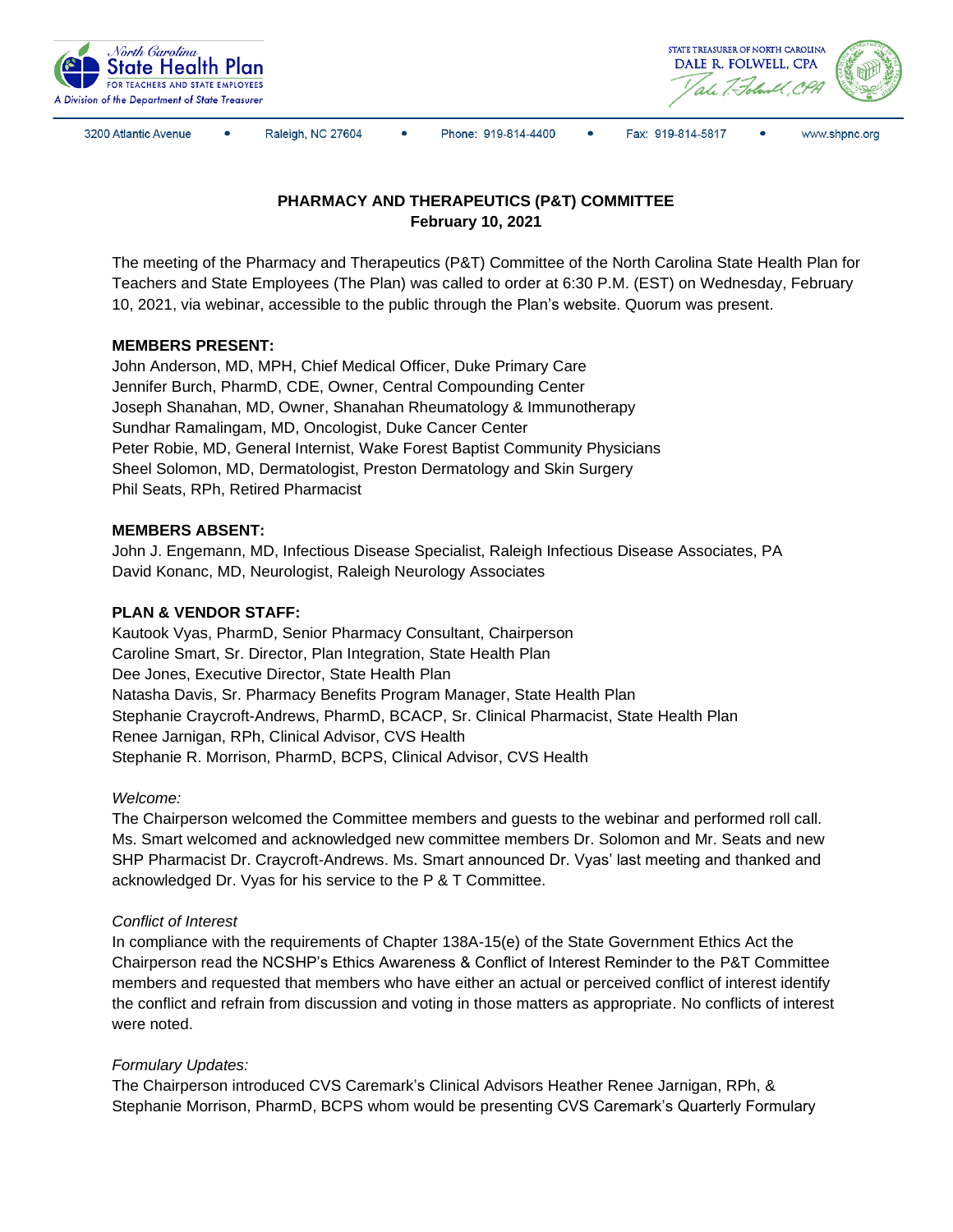

Updates, effective April 1, 2021. This included drug removals and additions to the formulary as well as tier changes and utilization management policies.

Ms. Jarnigan along with Dr. Morrison identified all the new molecular entities that were being removed from CVS's New-to-Market block and would be available as covered products, along with utilization management policies that went along with the new products, formulary add backs, line extensions, and new formulations of existing formulary products. The medications being added to the formulary are as follows: BRUKINSA, EVRYSDI, ZOKINVY, BPM-PSE-DM SYP 2-30-10, DIFICID SUS, TRELEGY AER ELLIPTA, XERAVA INJ 100MG, CLINIMIX INJ 8/14, CLINIMIX E INJ 8/10, INVEGA SUSTENNA (addback), RETACRIT INJ 20000UNI, EPCLUSA TAB 200-50MG, HIZENTRA INJ 1GM/5ML, HIZENTRA INJ 2GM/10ML, HIZENTRA SOL 20%, NPLATE INJ 125MCG, FENSOLVI INJ 45MG.

There was no opposition from the Committee members, so the product additions were approved as presented.

The Committee was also presented with line extensions. The line extensions were approved without opposition.

Dr. Morrison reviewed all of the products with updated Utilization Management policy recommendations. The medications with initial prior authorization criteria added were SIVEXTRO and NUZYRA. The medications with quantity limits added were diclofenac topical systems (patches), including FLECTOR DIS 1.3%, LICART DIS 1.3% and their generics.

Ms. Jarnigan then explained that the Plan has a formulary exclusion exception process that is available to support Plan members who, per their provider, have a medical necessity to remain on an excluded drug. Ms. Jarnigan then reviewed the following products that will be excluded from the formulary starting on the effective date: SLYND, HYOSCYAMINE ER TAB, PAROXETINE CAP 7.5MG, LYRICA, TOPIRAMATE ER CAP (generics for QUDEXY XR only), TRAVATAN Z, CYTOMEL, TRIAMCINOLONE OINT 0.05% (including Trianex generic), FOCALIN XR, CLOCORTOLONE TOPICAL CRM, ZOLOFT, NITROFURANTOIN SUSP (NDC 70408023932 only), DESOXIMETASONE OIN 0.05%, YASMIN, ZILEUTON ER, ADDERALL, ULORIC, AZOR, FENOFIBRATE CAPSULE 50MG and 130MG, COZAAR, SILENOR, COREG CR, ELIDEL, HYDROCORTISONE BUTYRATE LOTION, ANDROGEL 1.62% GEL, ADVAIR HFA (only NDCS 00173071522; 00173071622; 00173071722), BREO ELLIPTA (only institutional NDCs 00173085914; 00173088214), MICARDIS, BANZEL SUSP, ZELNORM TAB 6MG, FENOFIBRATE TAB 40MG, MAXALT/MAXALT MLT, HYZAAR, REMODULIN, MICARDIS HCT, BELRAPZO, ZESTORETIC, OSCIMIN SR, SYMAX-SR, and PANTOPRAZOLE DR SUSP.

All products being removed have therapeutic alternatives or generic equivalents that are covered as preferred products on the Plan's custom formulary.

Ms. Jarnigan identified all the branded products that will be moving to have a change in tier from preferred to non-preferred. They included: ATRIPLA, SYMFI, SYMFI LO, TYKERB, ORAPRED ODT, LEVBID, and DRISDOL.

*Adjourn*